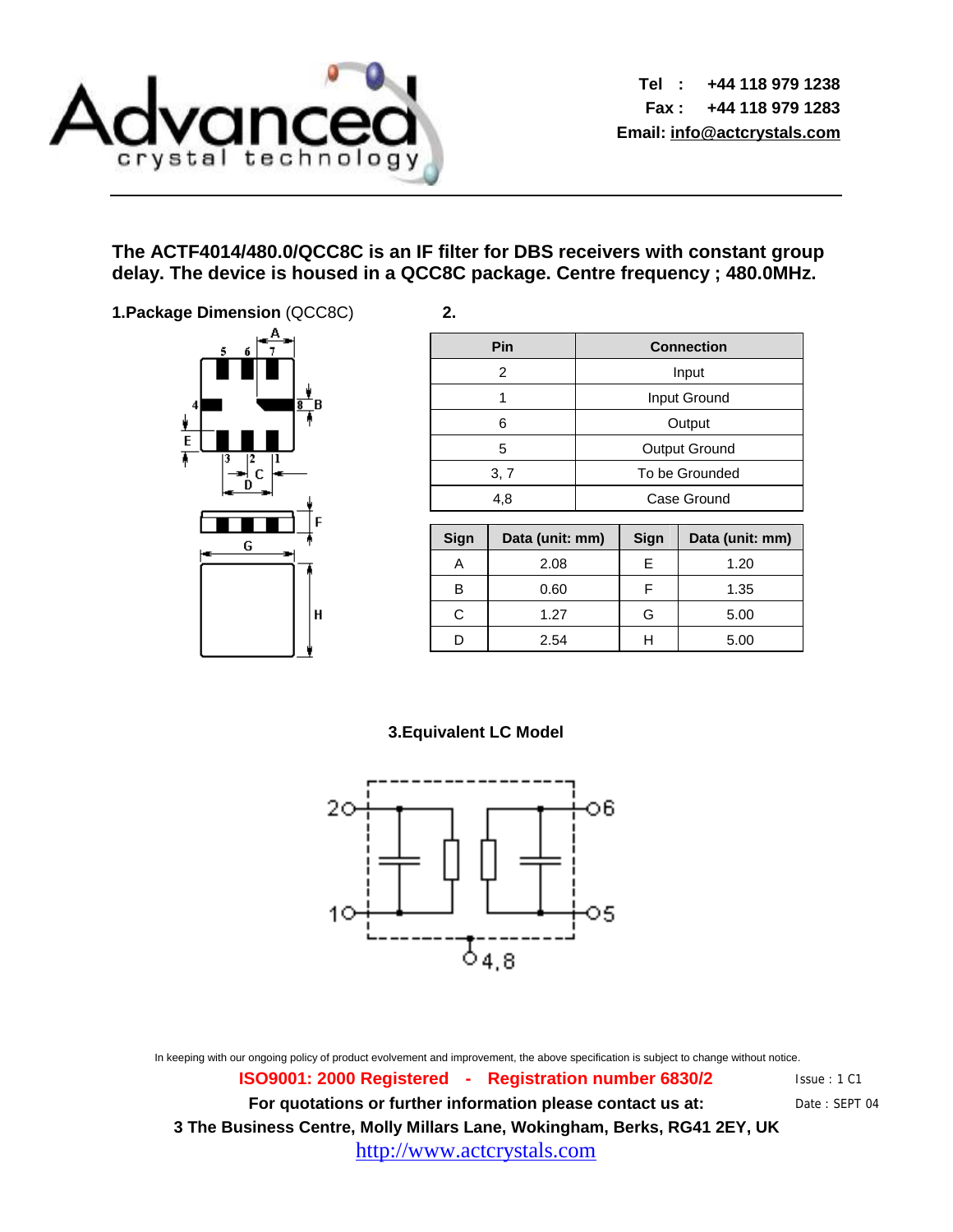

**Tel : +44 118 979 1238 Fax : +44 118 979 1283 Email: [info@actcrystals.com](mailto:info@actcrystals.com)**

#### **4.Typical Frequency Response**



#### **5.Performance**

#### 5-1.Maximum Ratings

| Rating                          | <b>Value</b>          | Unit           |    |
|---------------------------------|-----------------------|----------------|----|
| AC Voltage Between Any Two Pins | $V_{\sf DD}$          | b              |    |
| DC Voltage Between Any Two Pins | $V_{DC}$              |                |    |
| Storage temperature range       | $\tau_{\textsf{stg}}$ | $-40$ to $+85$ | ി∘ |
| Operable temperature range      |                       | $-25$ to $+85$ | ∘∩ |

In keeping with our ongoing policy of product evolvement and improvement, the above specification is subject to change without notice.

**ISO9001: 2000 Registered - Registration number 6830/2 For quotations or further information please contact us at: 3 The Business Centre, Molly Millars Lane, Wokingham, Berks, RG41 2EY, UK** <http://www.actcrystals.com>

Issue : 1 C1 Date : SEPT 04